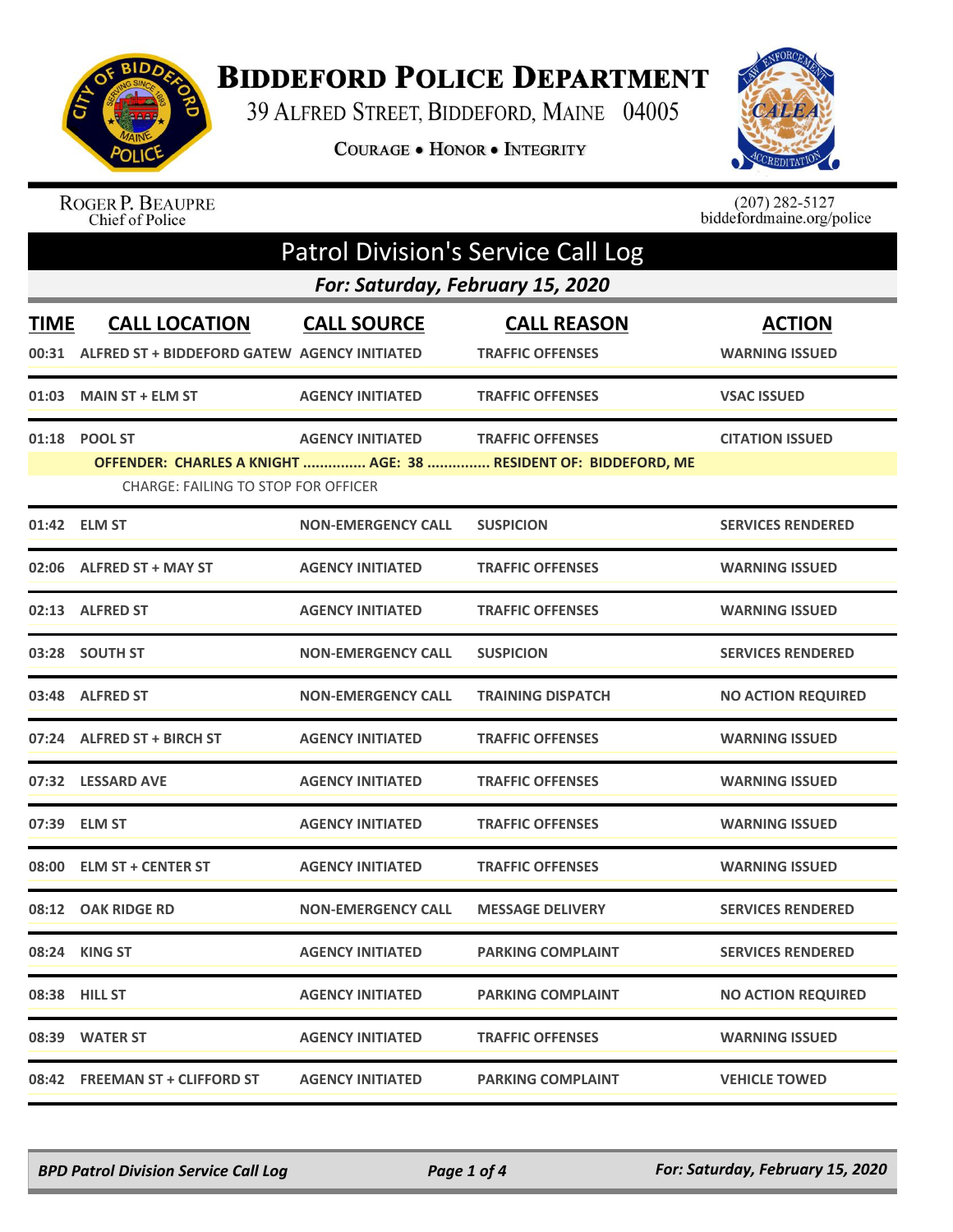| <b>TIME</b> | <b>CALL LOCATION</b><br>09:23 SPRUCE ST                                                                     | <b>CALL SOURCE</b><br><b>NON-EMERGENCY CALL</b> | <b>CALL REASON</b><br><b>SUSPICION</b>    | <b>ACTION</b><br><b>SERVICES RENDERED</b> |  |
|-------------|-------------------------------------------------------------------------------------------------------------|-------------------------------------------------|-------------------------------------------|-------------------------------------------|--|
|             | 10:04 SULLIVAN ST                                                                                           | <b>AGENCY INITIATED</b>                         | <b>PARKING COMPLAINT</b>                  | <b>SERVICES RENDERED</b>                  |  |
|             | 10:12 PEARL ST                                                                                              | <b>AGENCY INITIATED</b>                         | <b>TRAFFIC OFFENSES</b>                   | <b>WARNING ISSUED</b>                     |  |
|             | 10:23 HILL ST                                                                                               | <b>AGENCY INITIATED</b>                         | <b>ANIMAL COMPLAINT</b>                   | <b>NEGATIVE CONTACT</b>                   |  |
|             | 10:30 SULLIVAN ST                                                                                           | <b>WALK-IN AT STATION</b>                       | <b>ARTICLES LOST/FOUND</b>                | <b>REPORT TAKEN</b>                       |  |
|             | 10:32 GRANITE ST                                                                                            | <b>AGENCY INITIATED</b>                         | <b>ANIMAL COMPLAINT</b>                   | <b>SERVICES RENDERED</b>                  |  |
|             | 10:35 SHELTRA AVE                                                                                           | <b>AGENCY INITIATED</b>                         | <b>ANIMAL COMPLAINT</b>                   | <b>NEGATIVE CONTACT</b>                   |  |
|             | <b>10:36 MAIN ST</b>                                                                                        | <b>NON-EMERGENCY CALL</b>                       | <b>THEFT</b>                              | <b>REPORT TAKEN</b>                       |  |
|             | 10:42 HILL ST                                                                                               | <b>AGENCY INITIATED</b>                         | <b>ANIMAL COMPLAINT</b>                   | <b>NEGATIVE CONTACT</b>                   |  |
|             | 10:48 SOUTH ST                                                                                              | <b>NON-EMERGENCY CALL</b>                       | <b>ASSAULT</b>                            | <b>REPORT TAKEN</b>                       |  |
|             | 10:53 WEST ST                                                                                               | <b>AGENCY INITIATED</b>                         | <b>ANIMAL COMPLAINT</b>                   | <b>SERVICES RENDERED</b>                  |  |
|             | 11:00 GUINEA RD                                                                                             | <b>AGENCY INITIATED</b>                         | <b>ANIMAL COMPLAINT</b>                   | <b>SERVICES RENDERED</b>                  |  |
|             | 11:08 SOUTH ST + KOSSUTH ST                                                                                 | <b>AGENCY INITIATED</b>                         | <b>TRAFFIC OFFENSES</b>                   | <b>WARNING ISSUED</b>                     |  |
| 11:15       | <b>GUINEA RD</b>                                                                                            | <b>AGENCY INITIATED</b>                         | <b>ANIMAL COMPLAINT</b>                   | <b>NEGATIVE CONTACT</b>                   |  |
|             | 11:21 ALFRED ST                                                                                             | <b>WALK-IN AT STATION</b>                       | <b>COURT ORDERED CHECK IN</b>             | <b>SERVICES RENDERED</b>                  |  |
|             | 11:25 ALFRED ST                                                                                             | <b>E-911 CALL</b>                               | 911 MISUSE                                | <b>NEGATIVE CONTACT</b>                   |  |
|             | 11:26 CARDINAL LN                                                                                           | <b>AGENCY INITIATED</b>                         | <b>ANIMAL COMPLAINT</b>                   | <b>NEGATIVE CONTACT</b>                   |  |
|             | 11:27 BOULDER WAY                                                                                           | <b>NON-EMERGENCY CALL</b>                       | <b>TRESPASSING</b>                        | <b>REPORT TAKEN</b>                       |  |
|             | 11:28 ALFRED ST                                                                                             | <b>AGENCY INITIATED</b>                         | <b>DISABLED VEHICLE</b>                   | <b>VEHICLE TOWED</b>                      |  |
|             | 11:29 ALFRED ST                                                                                             | <b>NON-EMERGENCY CALL</b>                       | <b>ALL OTHER</b>                          | <b>REFERRED OTHER AGENCY</b>              |  |
|             | 12:03 ALFRED ST                                                                                             | <b>NON-EMERGENCY CALL</b>                       | <b>COURT ORDERED CHECK IN</b>             | <b>SERVICES RENDERED</b>                  |  |
|             | 12:44 POOL ST                                                                                               | <b>AGENCY INITIATED</b>                         | <b>ANIMAL COMPLAINT</b>                   | <b>NEGATIVE CONTACT</b>                   |  |
|             | 12:48 ELIZABETH RD                                                                                          | <b>NON-EMERGENCY CALL</b>                       | ATTEMPTED/THREATENED SUICIDE REPORT TAKEN |                                           |  |
|             | 12:52 CLEAVES ST                                                                                            |                                                 | AGENCY INITIATED ANIMAL COMPLAINT         | <b>CITATION ISSUED</b>                    |  |
|             | OFFENDER: LAURA ALBERTA PEPIN  AGE: 48  RESIDENT OF: BIDDEFORD, ME<br><b>CHARGE: KEEPING UNLICENSED DOG</b> |                                                 |                                           |                                           |  |
|             |                                                                                                             |                                                 |                                           |                                           |  |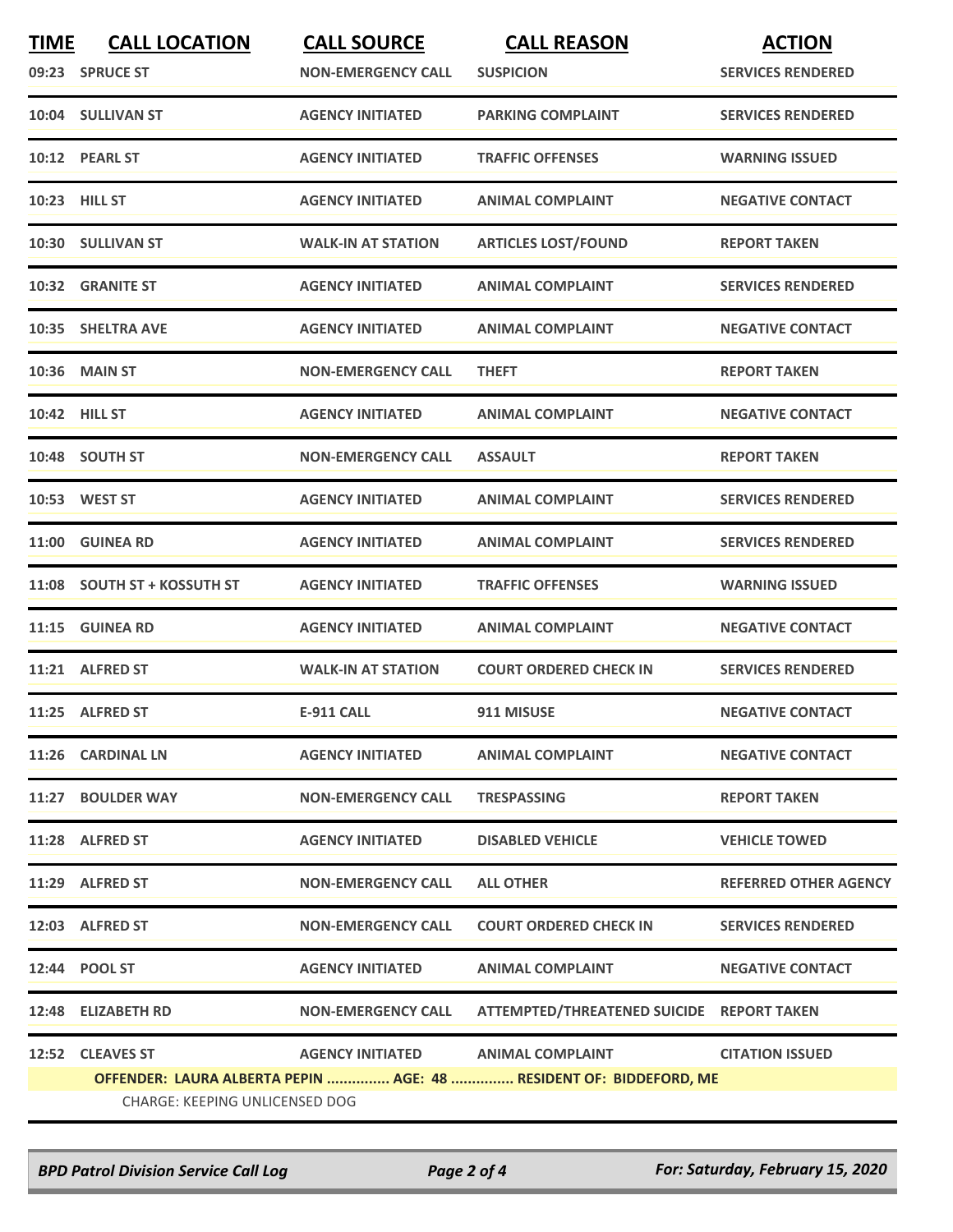| <b>TIME</b> | <b>CALL LOCATION</b><br>13:00 GRANITE ST               | <b>CALL SOURCE</b><br><b>E-911 CALL</b> | <b>CALL REASON</b><br>911 MISUSE                                                                         | <b>ACTION</b><br><b>WARNING ISSUED</b> |
|-------------|--------------------------------------------------------|-----------------------------------------|----------------------------------------------------------------------------------------------------------|----------------------------------------|
|             | 13:07 GEORGE ST                                        | <b>AGENCY INITIATED</b>                 | <b>ANIMAL COMPLAINT</b>                                                                                  | <b>SERVICES RENDERED</b>               |
|             | 13:20 JEFFERSON ST                                     | <b>NON-EMERGENCY CALL</b>               | <b>TRESPASSING</b>                                                                                       | <b>SERVICES RENDERED</b>               |
|             | <b>13:28 MAIN ST</b>                                   | <b>AGENCY INITIATED</b>                 | <b>ANIMAL COMPLAINT</b>                                                                                  | <b>SERVICES RENDERED</b>               |
|             | 13:40 WESTMORE AVE                                     | <b>AGENCY INITIATED</b>                 | <b>ANIMAL COMPLAINT</b>                                                                                  | <b>SERVICES RENDERED</b>               |
|             | 13:51 MCKENNEY DR                                      | <b>AGENCY INITIATED</b>                 | <b>ANIMAL COMPLAINT</b>                                                                                  | <b>NEGATIVE CONTACT</b>                |
|             | 14:00 ALEXANDER DR                                     | <b>AGENCY INITIATED</b>                 | <b>ANIMAL COMPLAINT</b>                                                                                  | <b>NEGATIVE CONTACT</b>                |
|             | 14:06 SOUTH ST                                         | <b>NON-EMERGENCY CALL</b>               | <b>DISTURBANCE / NOISE</b>                                                                               | <b>WARNING ISSUED</b>                  |
|             | 14:22 BIRCH ST                                         | <b>E-911 CALL</b>                       | <b>DOMESTIC COMPLAINTS</b>                                                                               | <b>REPORT TAKEN</b>                    |
|             | 14:48 WILLOW RDG                                       | <b>AGENCY INITIATED</b>                 | <b>ANIMAL COMPLAINT</b>                                                                                  | <b>SERVICES RENDERED</b>               |
|             | 14:52 BIRCH ST<br>CHARGE: MISUSE OF E-9-1-1 SYSTEM     | <b>E-911 CALL</b>                       | <b>911 MISUSE</b><br>OFFENDER: DUSTIN KENNETH KING  AGE: 32  RESIDENT OF: BIDDEFORD, ME                  | <b>CITATION ISSUED</b>                 |
|             | 16:50 ELM ST                                           | <b>NON-EMERGENCY CALL</b>               | <b>DRUG AND GUN</b>                                                                                      | <b>SERVICES RENDERED</b>               |
|             | 17:14 ALFRED ST                                        | <b>NON-EMERGENCY CALL</b>               | <b>SHOPLIFTING</b>                                                                                       | <b>REPORT TAKEN</b>                    |
|             | 17:26 PEARL ST                                         | <b>E-911 CALL</b>                       | 911 MISUSE                                                                                               | <b>REFERRED OTHER AGENCY</b>           |
|             | 17:27 LINCOLN ST                                       | <b>NON-EMERGENCY CALL</b>               | <b>UNLOCKED DOORS - WINDOWS</b>                                                                          | <b>BUILDING CHECK/SECURE</b>           |
|             | 18:15 MAINE TPKE + ALFRED ST<br>CHARGE: WARRANT ARREST | NON-EMERGENCY CALL WARRANT ARREST       | OFFENDER: NATALYA COLETTI  AGE: 36  RESIDENT OF: OLD ORCHARD BEACH, ME                                   | <b>ARREST(S) MADE</b>                  |
|             | 18:23 SACO FALLS WAY                                   | <b>NON-EMERGENCY CALL</b>               | ATTEMPTED/THREATENED SUICIDE REPORT TAKEN                                                                |                                        |
|             | 18:42 ELM ST<br>CHARGE: OUI (ALCOHOL)                  | <b>NON-EMERGENCY CALL</b>               | <b>OPERATING UNDER INFLUENCE</b><br>OFFENDER: HARRY DANIEL SIZEMORE  AGE: 67  RESIDENT OF: BIDDEFORD, ME | <b>ARREST(S) MADE</b>                  |
|             | 19:07 ALFRED ST                                        | <b>AGENCY INITIATED</b>                 | <b>TRAFFIC OFFENSES</b>                                                                                  | <b>WARNING ISSUED</b>                  |
|             | 19:45 PEARL ST                                         | <b>E-911 CALL</b>                       | 911 MISUSE                                                                                               | <b>NEGATIVE CONTACT</b>                |
|             | 20:21 WESTMORE AVE                                     | <b>E-911 CALL</b>                       | <b>DISTURBANCE / NOISE</b>                                                                               | <b>REPORT TAKEN</b>                    |
|             | 20:21 CLEAVES ST                                       | <b>NON-EMERGENCY CALL</b>               | <b>CHECK WELFARE</b>                                                                                     | <b>NEGATIVE CONTACT</b>                |

*BPD Patrol Division Service Call Log Page 3 of 4 For: Saturday, February 15, 2020*